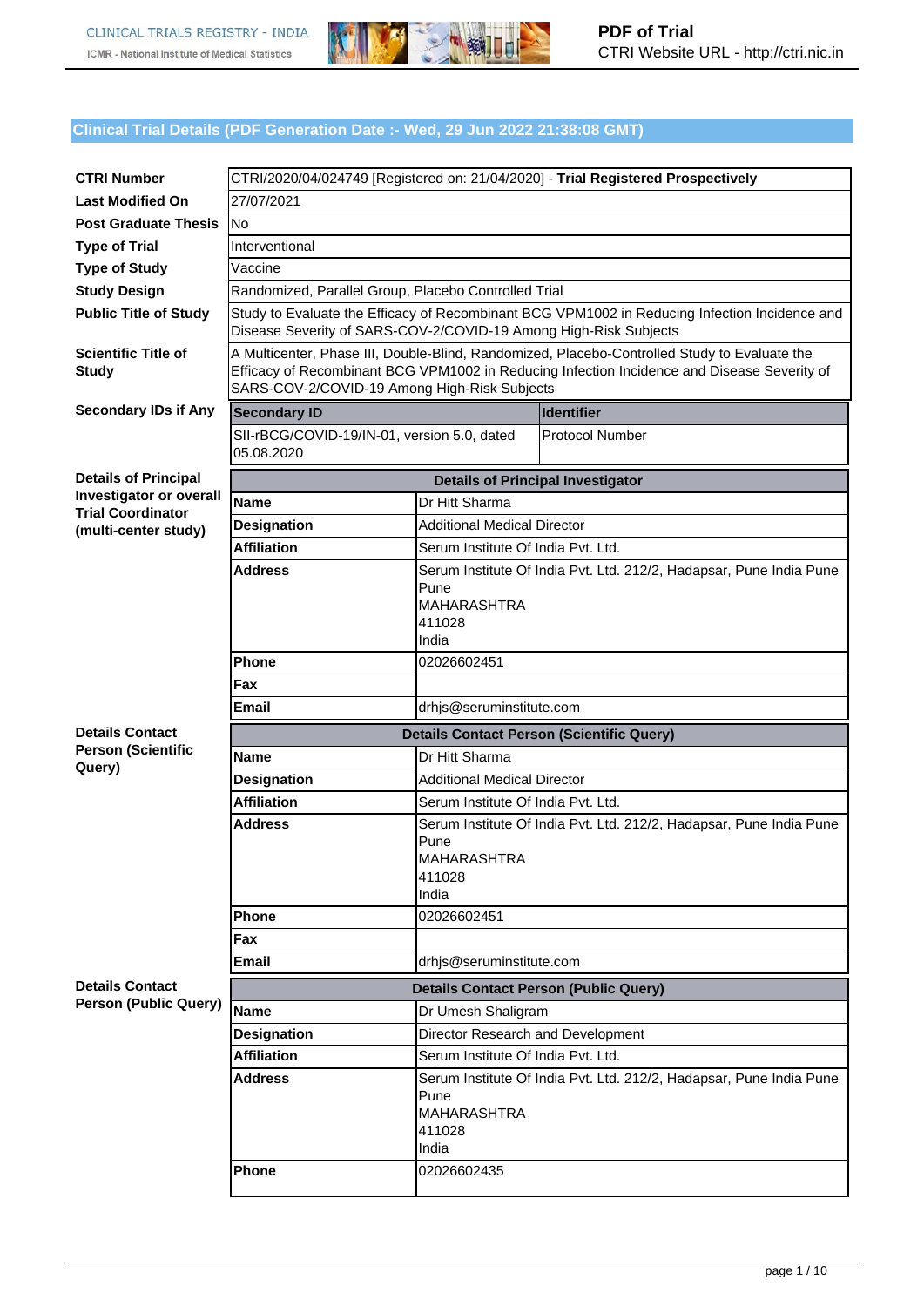

|                                                              | Fax                                                                                   |                                                  |                                                                                                                                                                    |                                                                                                                                                         |                                                    |
|--------------------------------------------------------------|---------------------------------------------------------------------------------------|--------------------------------------------------|--------------------------------------------------------------------------------------------------------------------------------------------------------------------|---------------------------------------------------------------------------------------------------------------------------------------------------------|----------------------------------------------------|
|                                                              | <b>Email</b>                                                                          |                                                  |                                                                                                                                                                    |                                                                                                                                                         |                                                    |
| Source of Monetary or                                        | umesh.shaligram@seruminstitute.com                                                    |                                                  |                                                                                                                                                                    |                                                                                                                                                         |                                                    |
| <b>Material Support</b>                                      | <b>Source of Monetary or Material Support</b><br>> Serum Institute of India Pvt. Ltd. |                                                  |                                                                                                                                                                    |                                                                                                                                                         |                                                    |
| <b>Primary Sponsor</b>                                       | <b>Primary Sponsor Details</b>                                                        |                                                  |                                                                                                                                                                    |                                                                                                                                                         |                                                    |
|                                                              | <b>Name</b>                                                                           |                                                  | Serum Institute of India Pyt Ltd                                                                                                                                   |                                                                                                                                                         |                                                    |
|                                                              | <b>Address</b>                                                                        |                                                  | 212/2 Hadapsar Pune 411028                                                                                                                                         |                                                                                                                                                         |                                                    |
|                                                              | <b>Type of Sponsor</b>                                                                |                                                  | Pharmaceutical industry-Indian                                                                                                                                     |                                                                                                                                                         |                                                    |
| <b>Details of Secondary</b>                                  | <b>Name</b><br><b>Address</b>                                                         |                                                  |                                                                                                                                                                    |                                                                                                                                                         |                                                    |
| <b>Sponsor</b>                                               | <b>NIL</b>                                                                            |                                                  |                                                                                                                                                                    | <b>NIL</b>                                                                                                                                              |                                                    |
| <b>Countries of</b>                                          | <b>List of Countries</b>                                                              |                                                  |                                                                                                                                                                    |                                                                                                                                                         |                                                    |
| <b>Recruitment</b>                                           | India                                                                                 |                                                  |                                                                                                                                                                    |                                                                                                                                                         |                                                    |
| <b>Sites of Study</b>                                        | <b>Name of Principal</b><br>Investigator                                              | Name of Site                                     |                                                                                                                                                                    | <b>Site Address</b>                                                                                                                                     | <b>Phone/Fax/Email</b>                             |
|                                                              | Dr Sabah Siddiqui                                                                     |                                                  | All India Institute of<br><b>Medical Sciences</b>                                                                                                                  | Talibandh G.E.Road,<br>Raipur-492099.<br>Raipur<br><b>CHHATTISGARH</b>                                                                                  | 8518881911<br>dr.sabah@aiimsraipur.e<br>du.in      |
| <b>Apollo Speciality</b><br>Dr Jayasree Krishnan<br>Hospital |                                                                                       |                                                  | Plot No 64,<br>Vanagaram-Ambattur<br>Rd, Ayanambakkam, Kil jayasree.krishnan@yah<br>Ayanambakkam,<br>Chennai-600095, Tamil<br>Nadu<br>Chennai<br><b>TAMIL NADU</b> | 9840411858<br>00.00.in                                                                                                                                  |                                                    |
|                                                              | Dr Muralidhar Tambe                                                                   | B. J. Medical College                            |                                                                                                                                                                    | Jai Prakash Narayan<br>Road, Near Pune<br>Railway Station, Pune -<br>411001, Maharashtra,<br>India<br>Pune<br><b>MAHARASHTRA</b>                        | 9423007898<br>deanbjmcpune@gmail.<br>com           |
|                                                              | Dr Bhaskar Deshmukh                                                                   | Baramati Hospital                                |                                                                                                                                                                    | New Indapur Ring<br>Road, behind K<br>Moropant Sabhagruha,<br>Near Central Building,<br>Baramati-413102, Maha<br>rashtra.<br>Pune<br><b>MAHARASHTRA</b> | 02112-220940<br>bhaskar.jedhe@gmail.c<br>om        |
|                                                              | Dr Suninder Singh<br>Arora                                                            | Batra Hospital and<br>Medical Research<br>Centre |                                                                                                                                                                    | 1 Tughlakabad<br>Institutional Area,<br>Mehrauli Badarpur<br>Road New<br>Delhi-110062<br>South<br>DELHI                                                 | 9810113414<br>drssarora@gmail.com                  |
|                                                              | Dr Sanjay Lalwani                                                                     |                                                  | Bharati Vidyapeeth<br>(Deemed to be<br>University) Medical<br>College & Hospital                                                                                   | Bharati Vidyapeeth<br>(Deemed to be<br>University) Medical<br>College & Hospital,<br>Department of<br>Pediatrics, Pune-Satara<br>Road, Katraj Dhankawa  | 9822051716<br>sanjaylalwani2007@red<br>iffmail.com |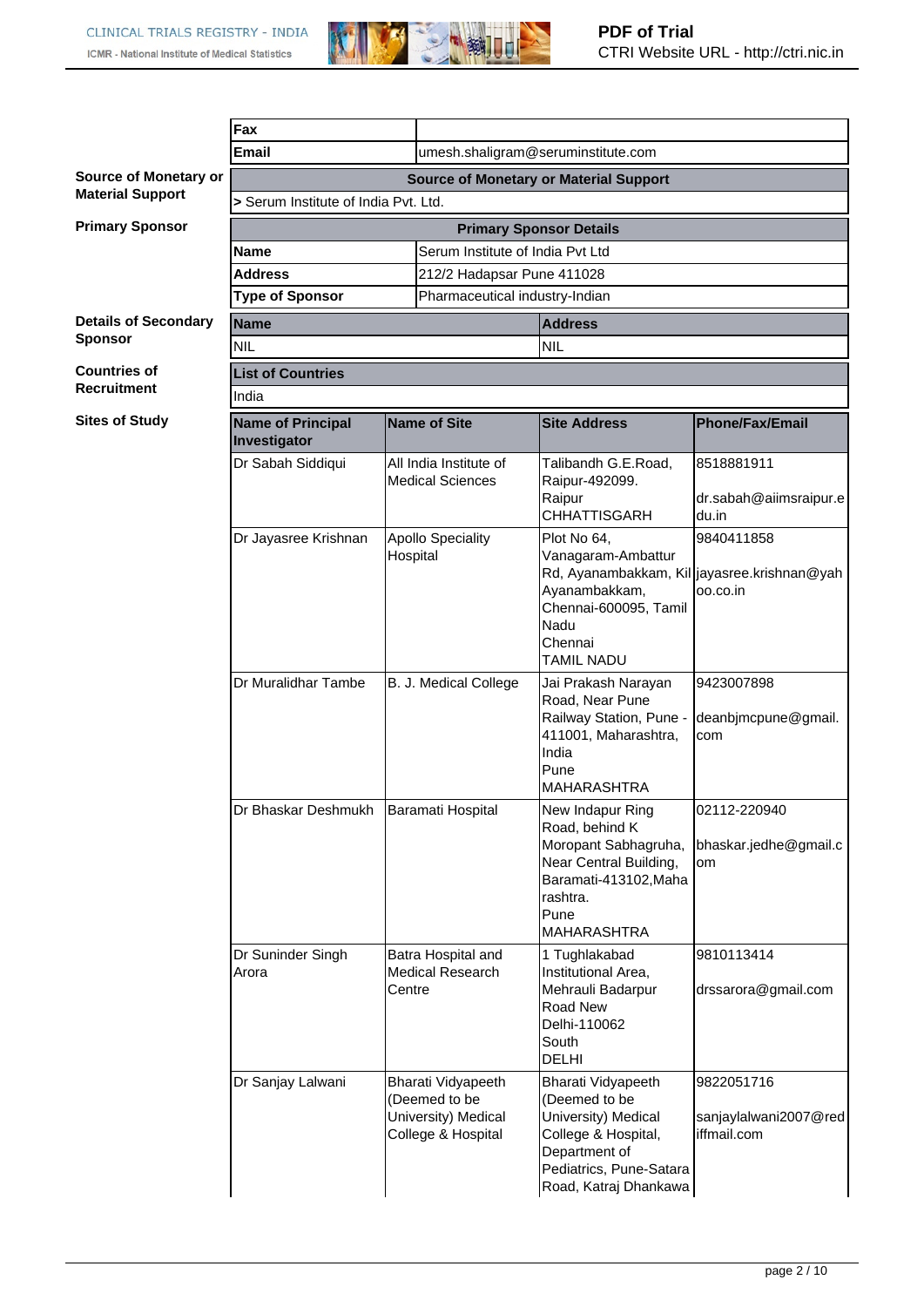

|                     |                                                        | di, Pune-411043<br>Pune<br><b>MAHARASHTRA</b>                                                                                                                          |                                                 |
|---------------------|--------------------------------------------------------|------------------------------------------------------------------------------------------------------------------------------------------------------------------------|-------------------------------------------------|
| Dr Nita Shanbhag    | Dr D Y Patil Hospital                                  | Dr D Y Patil<br>Vidyanagar, Sector 5,<br>Nerul, Navi Mumbai,<br>Maharashtra<br>Mumbai<br><b>MAHARASHTRA</b>                                                            | 9322402424<br>nita@eyesurgeon.in                |
| Dr Kirti Sabnis     | <b>Fortis Hospitals Limited</b>                        | 101, Mulund Goregaon<br>Link Road, Bhandup<br>West, Mumbai,<br>Maharashtra - 400078<br>India<br>Mumbai<br><b>MAHARASHTRA</b>                                           | 9626553112<br>drkirtisangeet@gmail.c<br>om      |
| Dr Avinash Gawande  | Government Medical<br>College and Hospital             | Medical College Square 9822224020<br>Road, Nagpur-440003,<br>Maharashtra<br>Nagpur<br><b>MAHARASHTRA</b>                                                               | dravinashgawande@g<br>mail.com                  |
| Dr Preeti Meshram   | <b>Grant Medical College</b><br>& Sir JJ Hospital      | J J Marg, Nagpada,<br>Mumbai Central,<br>Mumbai, Maharashtra<br>400008<br>Mumbai<br><b>MAHARASHTRA</b>                                                                 | 923198298<br>drpritimeshram@gmail.<br>com       |
| Dr Kapil Zirpe      | <b>Grant Medical</b><br>Foundation Ruby Hall<br>Clinic | 40, Sassoon Road,<br>Pune - 411001,<br>Maharashtra, India<br>Pune<br><b>MAHARASHTRA</b>                                                                                | 9822844212<br>kapilzirpe@gmail.com              |
| Dr Ashwin Porwal    | <b>Healing Hands Clinic</b>                            | 4th Floor, Millennium<br>Star Extension,<br>Adjacent to Ruby Hall<br>Entrance Gate, Dhole<br>Patil Road,<br>Pune-411001,<br>Maharashtra.<br>Pune<br><b>MAHARASHTRA</b> | 9822347770<br>drashwinporwal@gmail.<br>com      |
| Dr Raman Sardana    | Indraprastha Apollo<br>Hospitals,                      | Mathura Rd, Sarita<br>Vihar, New Delhi, Delhi<br>110076<br>South<br><b>DELHI</b>                                                                                       | 9811057511<br>ramansardana@hotmail<br>.com      |
| Dr Piyush Chaudhari | Jehangir Hospital                                      | Jehangir<br>Hospital, Sassoon<br>Road, Pune - 411001,<br>Maharashtra.<br>Pune<br><b>MAHARASHTRA</b>                                                                    | 9341313022<br>drpiyushchaudhari85@<br>gmail.com |
| Dr Pradeep Dcosta   | Centre                                                 | KEM Hospital Research KEM Hospital Research 02066037342<br>Centre Sardar Moodliar<br>Road, Rasta Peth,<br>Pune 411011<br>Pune<br><b>MAHARASHTRA</b>                    | pradeepdcosta@yahoo.<br>co.in                   |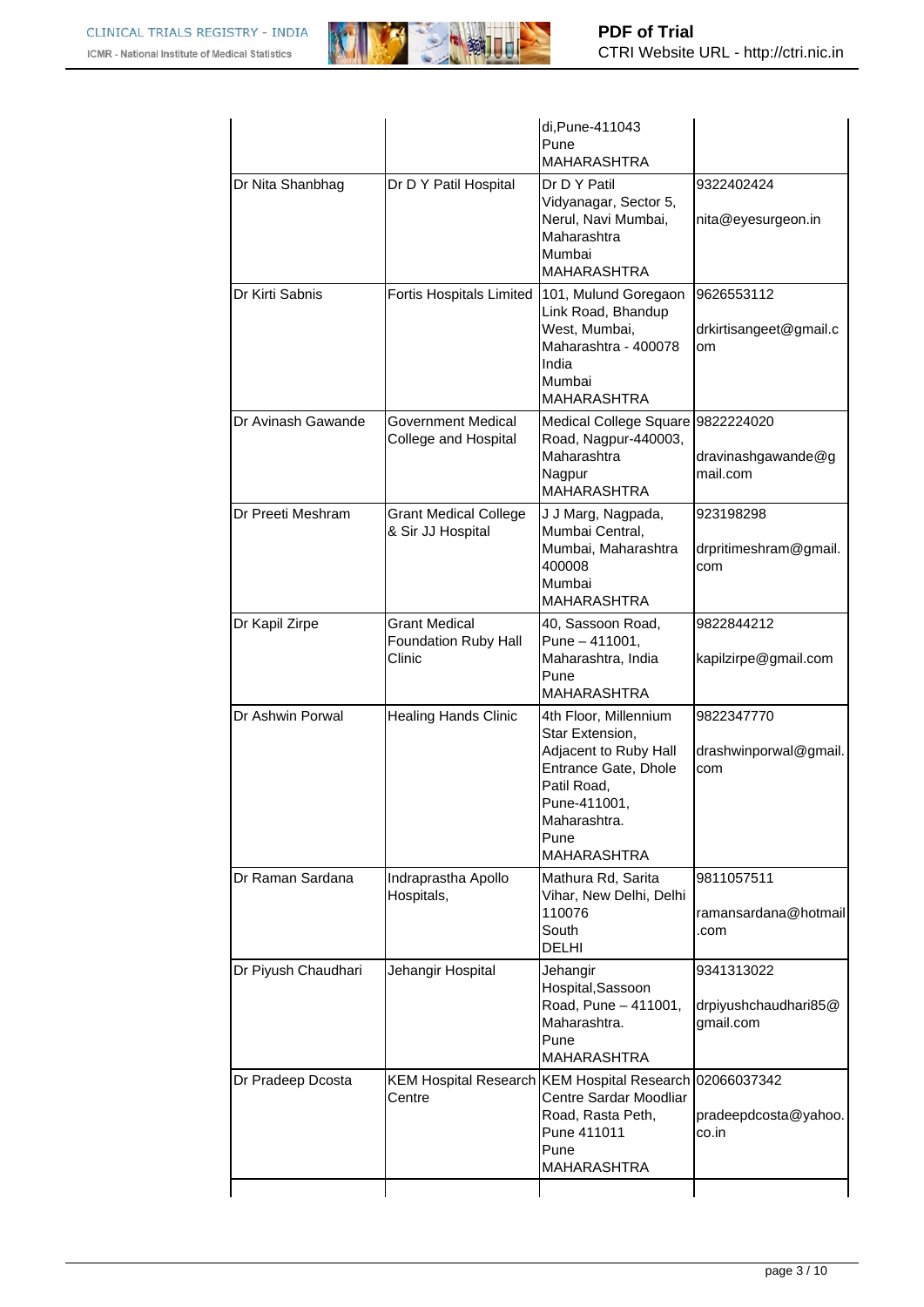

| Dr Himanshu Dandu    | King Georges Medical<br>University                                      | Chowk Lucknow<br>226003, Uttar Pradesh<br>Lucknow                                                                                                  | 9839266822<br>dr.himanshu.reddy@gm                    |
|----------------------|-------------------------------------------------------------------------|----------------------------------------------------------------------------------------------------------------------------------------------------|-------------------------------------------------------|
| Dr Sujata Patil      | Krishna Institute of<br><b>Medical Sciences</b>                         | UTTAR PRADESH<br>Agashivnagar,<br>Malkapur,<br>Karad-415539<br>Satara<br><b>MAHARASHTRA</b>                                                        | ail.com<br>9518723884<br>kimsmedcollege@gmail<br>.com |
| Dr Deepak Tayade     | Mahatma Gandhi<br>Mission hospital MGM<br>Medical College &<br>Hospital | N-6, CIDCO,<br>Aurangabad - 43100<br>Aurangabad<br><b>MAHARASHTRA</b>                                                                              | 8788416747<br>drtayadepsm@gmail.co<br>m               |
| Dr Arun Puri         | Max Super Speciality<br>Hospital                                        | 108-A, IP Extension,<br>Patparganj, New Delhi<br>$-110092$<br>East<br><b>DELHI</b>                                                                 | 9811074379<br>arun.puri@maxhealthca<br>re.com         |
| Dr R S Mishra        | <b>Max Super Speciality</b><br>Hospital                                 | Saket East Block, A unit 9810193145<br>of Devki Devi<br>Foundation, 2, Press<br>Enclave Road, Saket,<br>New Delhi-110017<br>South<br><b>DELHI</b>  | rs.mishra@maxhealthc<br>are.com                       |
| Dr Vikas Laxman      | Mysore Medical College Irwin Road,<br>and Research Institute            | Mysuru-570001,<br>Karnataka<br>Mysore<br><b>KARNATAKA</b>                                                                                          | 08214244081<br>vikilaxman@gmail.com                   |
| Dr Shanta Dutta      | National Institute of<br><b>Cholera and Enteric</b><br><b>Diseases</b>  | P- C.I.T. Scheme XM,<br>33, CIT Rd, Subhas<br>Sarobar Park, Phool<br>Bagan, Beleghata,<br>Kolkata, West Bengal<br>700010<br>Kolkata<br>WEST BENGAL | 9830152971<br>drshantadutta@gmail.c<br>om             |
| Dr Aparna Kodre      | Noble Hospitals Pvt. Ltd 153, Magarpatta City                           | Road, Hadapsar, Pune<br>- 411013, Maharashtra,<br>India<br>Pune<br><b>MAHARASHTRA</b>                                                              | 9850136436<br>draparnankodre@gmail<br>.com            |
| Dr Ashish Bhalla     | Postgraduate Institute<br>of Medical Education<br>and Research          | Sector 12,<br>Chandigarh-160012<br>Chandigarh<br><b>CHANDIGARH</b>                                                                                 | 9417023973<br>bhalla.chd@gmail.com                    |
| Dr Vijay Kumar Patil | Prakash Institute of<br><b>Medical Sciences &amp;</b><br>Research       | Urun Islampur,<br>Islampur-Sangli Road,<br>Islampur, Tal-Walwa,<br>Sangli-415409.<br>Maharashtra.<br>Sangli<br><b>MAHARASHTRA</b>                  | 02342662300<br>prakashmc.research@g<br>mail.com       |
| Dr Savita Verma      | PT. B D Sharma Post<br>Graduate Institute of<br><b>Medical Sciences</b> | PT. B D Sharma Post<br>Graduate Institute of<br>Medical Sciences,                                                                                  | 9812283746<br>verma.savi@gmail.com                    |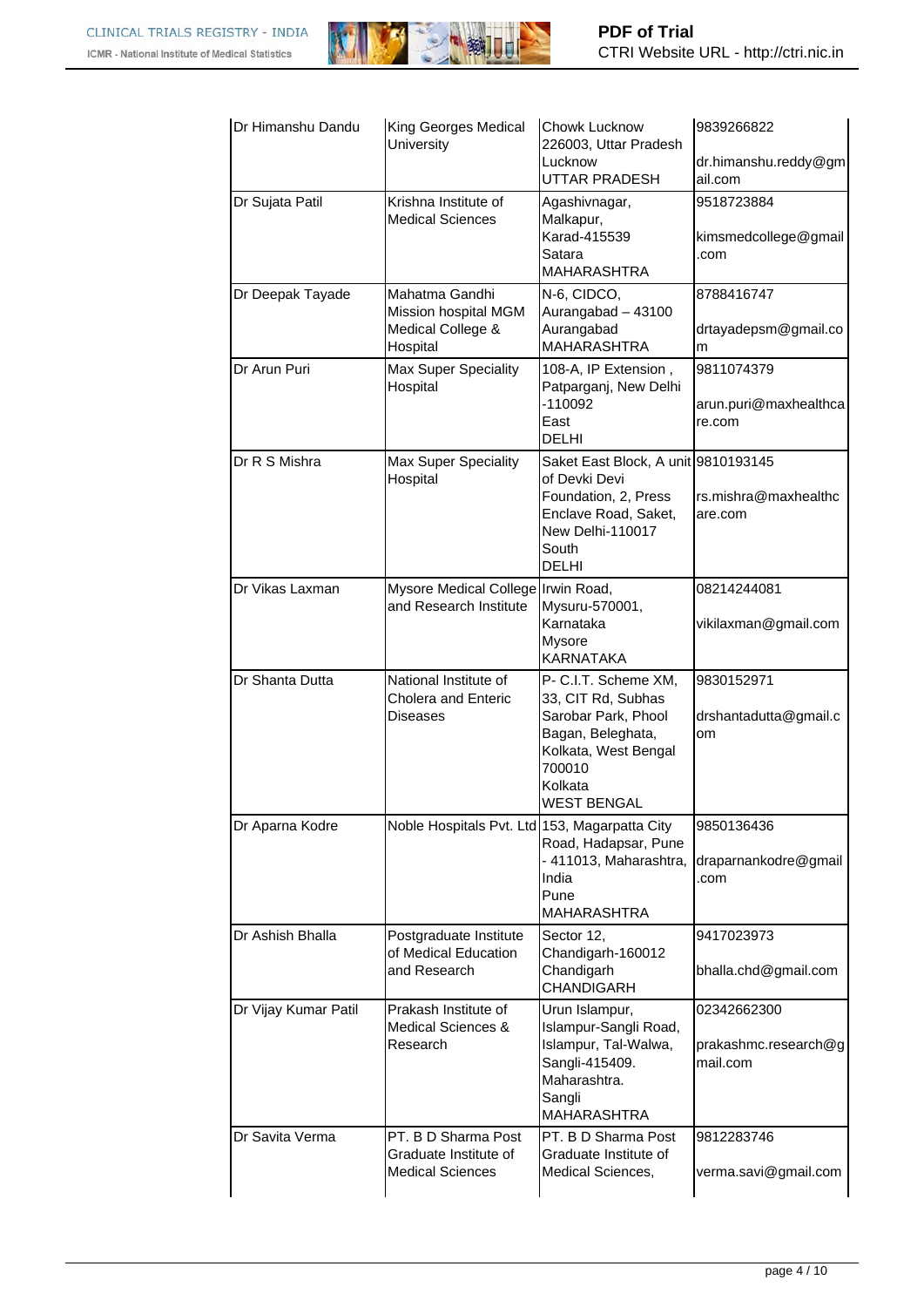

|                       |                                                                                        | University of Health<br>Sciences,<br>Rohtak-124001<br>Rohtak<br><b>HARYANA</b>                                                                                    |                                              |
|-----------------------|----------------------------------------------------------------------------------------|-------------------------------------------------------------------------------------------------------------------------------------------------------------------|----------------------------------------------|
| Dr Sunita Ramanand    | Rajarshee Chhatrapati<br>Shahu<br>MaharajGovernment<br>Medical College and<br>Hospital | Dasara Chowk, Town<br>hall, Kolhapur-416002<br>Kolhapur<br><b>MAHARASHTRA</b>                                                                                     | 9158592177<br>rcsmgmc.research@gm<br>ail.com |
| Dr Prasita Kshirsagar | Rajiv Gandhi Medical<br>College & Chhatrapati<br>Shivaji Maharashtra<br>Hospital       | Kalwa West, Budhaji<br>Nagar, Kalwa, Thane,<br>Maharashtra 400605<br>Thane<br><b>MAHARASHTRA</b>                                                                  | 9867936579<br>prasitapk@yahoo.co.in          |
| Dr Govind Kulkarni    | Shayadri Super<br><b>Speciality Hospital</b>                                           | Survey No. 185A,<br>Shastri Nagar, Near<br>MSEB Office,<br>Yerawada, Nagar<br>Road, pune-41 1006,<br>Maharashtra<br>Pune<br><b>MAHARASHTRA</b>                    | 9822081168<br>drgdk2001@yahoo.com            |
| Dr Atul Gogia         | Sir Ganga Ram<br>Hospital                                                              | Old Rajinder Nagar,<br>Rajinder Nagar, New<br>Delhi, Delhi 110060<br>New Delhi<br><b>DELHI</b>                                                                    | 9891003450<br>atulgogs@gmail.com             |
| Dr Rupal Dosi         | Sir Sayajirao General<br>Hospital                                                      | SSG hospital, Jail Rd,<br>Indira Avenue,<br>Vadodara, Gujarat<br>390001<br>Vadodara<br><b>GUJARAT</b>                                                             | 9824083734<br>rupal265@yahoo.com             |
| Dr Ramakrishnan       | Sri Ramachandra<br>Institute of Higher<br><b>Education and</b><br>Research             | No 1, Ramachandran<br>Nagar, Porur, Chennai<br>$-600116$<br>Chennai<br><b>TAMIL NADU</b>                                                                          | 9940046670<br>tramakrishnan@hotmail<br>.com  |
| Dr Poorna Prasad      | Sri Venkateshwara<br>Hospitals                                                         | No-27, 29th Main Road, 08025630006<br>Rashtra Kuvempu<br>Nagara, BTM 2nd<br>Stage, BTM Layout,<br>Bengaluru-560076,<br>Karnataka<br>Bangalore<br><b>KARNATAKA</b> | spoornaprasad123@g<br>mail.com               |
| Dr Nellaippa Ganesan  | SRM College Chennai                                                                    | SRM Nagar,<br>Kattankulathur,<br>Chengalpattu, Tamil<br>Nadu - 603203<br>Kancheepuram<br><b>TAMIL NADU</b>                                                        | 9361860009<br>nells220152@gmail.co<br>m      |
| Dr Abhay Vispute      | <b>SRV Hospital</b>                                                                    | Dr Mandakini Parihar<br>Marg opposite<br>Lokmanya Tilak<br>Terminus, Tilak Nagar,<br>Chembur, Mumbai,<br>Maharashtra 400089                                       | 02250120000<br>surgician@gmail.com           |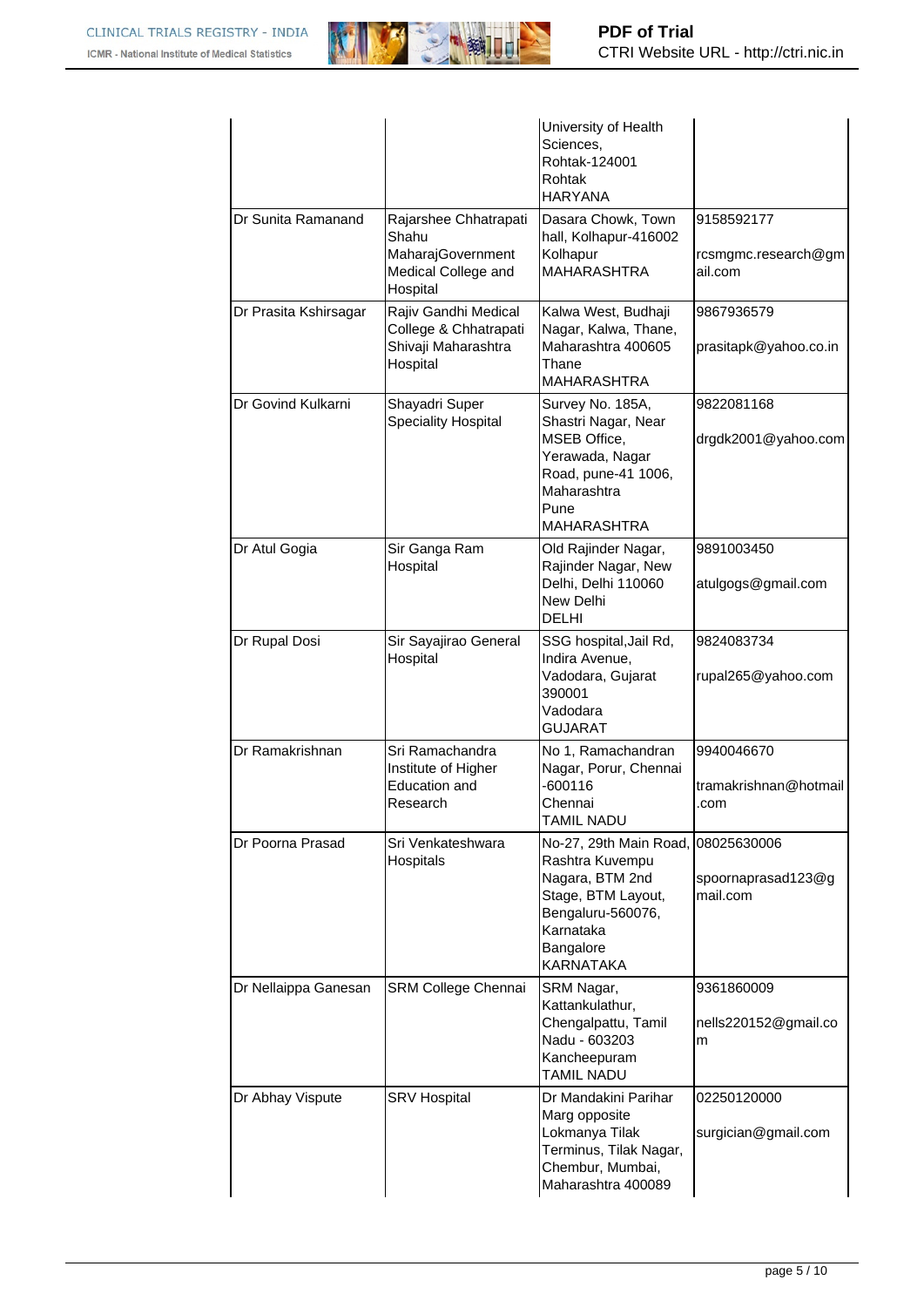

|                                                                                 |                                                                | Mumbai<br><b>MAHARASHTRA</b>                                                                                                      |                                                   |
|---------------------------------------------------------------------------------|----------------------------------------------------------------|-----------------------------------------------------------------------------------------------------------------------------------|---------------------------------------------------|
| Dr Urvi Shukla                                                                  | <b>Symbiosis University</b><br>Hospital and Research<br>Centre | Symbiosis International<br>University, Gram<br>Lavale, Tal. Mulshi,<br>Pune - 412115<br>Pune<br><b>MAHARASHTRA</b>                | 9922994977<br>shuklaurvi@yahoo.com                |
| Dr Renuka Munshi                                                                | <b>TNMC &amp; NAIR</b><br><b>HSOPITAL</b>                      | 55.Dr Anandrao Nair<br>Marg, Mumbai Central,<br>Mumbai, Maharashtra,<br>400008<br>Mumbai<br><b>MAHARASHTRA</b>                    | 9811131719<br>raj.rkmjs@gmail.com                 |
| Dr Abhishek Karmalkar                                                           | <b>Vedant Multispeciality</b><br>Hospital                      | Sambhaji Nagar,<br>Chinchwad, Pimpri-Chi<br>nchwad-411019,<br>Maharashtra.<br>Pune<br><b>MAHARASHTRA</b>                          | 9850337271<br>dr.karmalkar@gmail.co<br>m          |
| Dr Pravin Soni                                                                  | Yashwantrao Chavan<br><b>Memorial Hospital</b>                 | YCM Hospital Road,<br>Sant Tukaram Nagar,<br>Pimpri Colony, Pune -<br>411018, Maharashtra,<br>India<br>Pune<br><b>MAHARASHTRA</b> | 9822057511<br>drpravinsoni18@gmail.<br>com        |
| <b>Name of Committee</b>                                                        | <b>Approval Status</b>                                         | Date of Approval                                                                                                                  | <b>Is Independent Ethics</b><br><b>Committee?</b> |
|                                                                                 |                                                                |                                                                                                                                   |                                                   |
| Aditya Jyot Eye<br><b>Hospital Ethics</b><br>Committee, Mumbai                  | Approved                                                       | 10/06/2020                                                                                                                        | No                                                |
| <b>Ethics Committee For</b><br>Research On Human<br>Subjects, MGM<br>Aurangabad | Approved                                                       | 07/05/2020                                                                                                                        | <b>No</b>                                         |
| Ethics Committee of<br><b>Pulse Multispeciality</b><br>Hospital, Pune           | Approved                                                       | 29/04/2020                                                                                                                        | No                                                |
| Ethics Committee,<br>Jehangir Clinical<br>Development Centre<br>Pvt Ltd         | Approved                                                       | 27/04/2020                                                                                                                        | No                                                |
| Ethics Committee, PGI<br>Chandigarh                                             | Approved                                                       | 27/04/2020                                                                                                                        | No                                                |
| Ethics Committee, Rao<br>Nursing Home, Pune                                     | Approved                                                       | 28/04/2020                                                                                                                        | <b>No</b>                                         |
| IEC, PCMCs, PGI,<br>Yashwantrao Chavan<br><b>Memorial Hospital</b>              | Approved                                                       | 12/06/2020                                                                                                                        | No                                                |
| Independent Ethics<br>Committee of<br>Symbiosis International<br>University     | Approved                                                       | 12/05/2020                                                                                                                        | <b>No</b>                                         |

## **Details of Ethics Committee**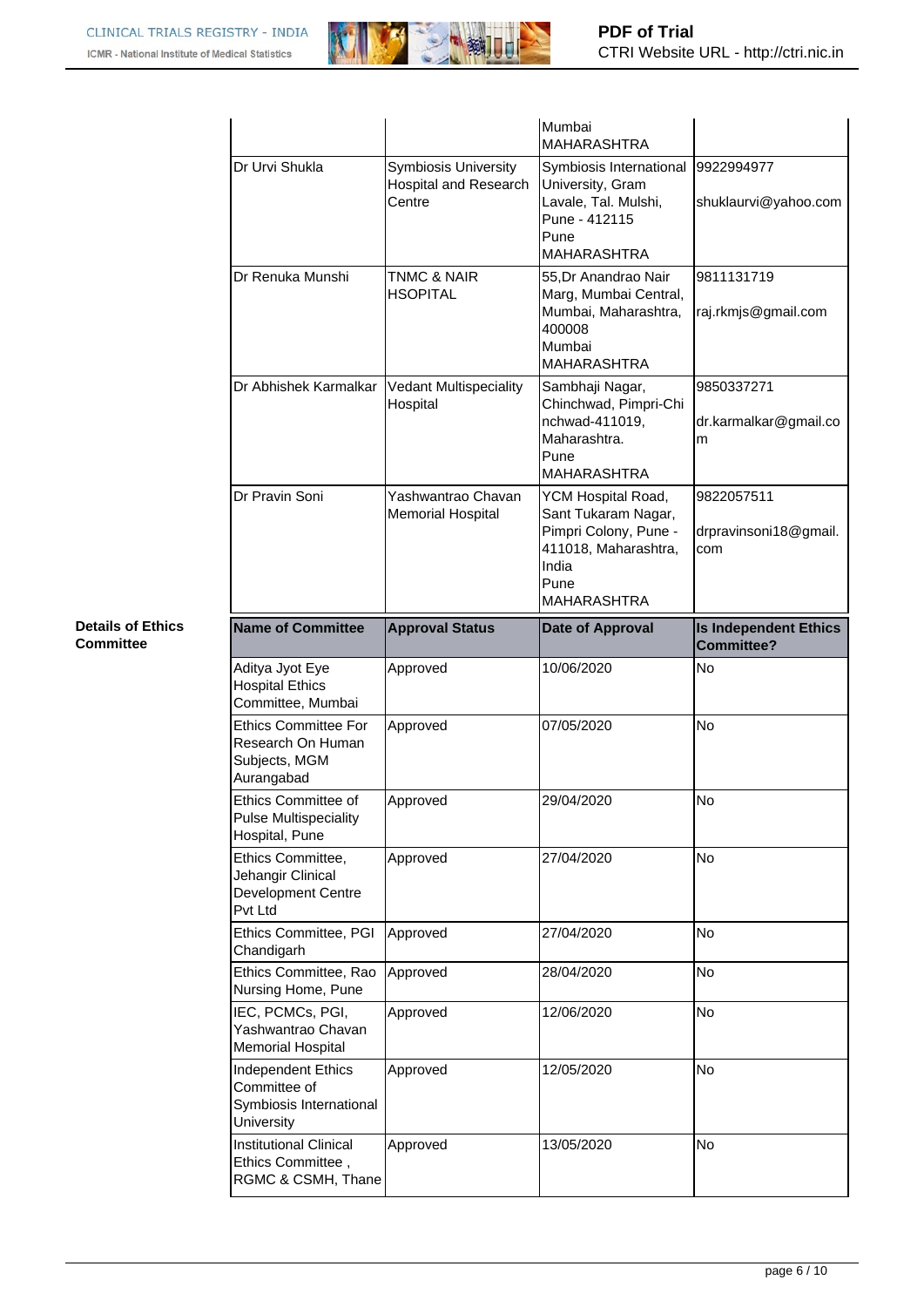

| <b>Institutional Ethics</b><br><b>Committe King Georges</b><br><b>Medical University</b>                                        | Approved | 06/05/2020 | <b>No</b> |
|---------------------------------------------------------------------------------------------------------------------------------|----------|------------|-----------|
| Institutional Ethics<br>Committe,<br>RCSMGMCIEC II,<br>Kolhapur                                                                 | Approved | 29/04/2020 | <b>No</b> |
| <b>Institutional Ethics</b><br><b>Committee National</b><br>Institute of Cholera and<br><b>Enteric Diseases</b>                 | Approved | 18/05/2020 | <b>No</b> |
| Institutional Ethics<br>Committee - Clinical<br>Studies, Apollo<br>Hospital, Chennai                                            | Approved | 29/05/2020 | No        |
| <b>Institutional Ethics</b><br>Committee Bharati<br>Vidyapeeth Deemed<br>University                                             | Approved | 29/04/2020 | <b>No</b> |
| <b>Institutional Ethics</b><br>Committee for Human<br>Research, Baroda<br>Medical College,<br>Vadodara                          | Approved | 20/05/2020 | <b>No</b> |
| Institutional Ethics<br><b>Committee Max Super</b><br>Speciality Hospital,<br>Patparganj                                        | Approved | 05/05/2020 | No        |
| <b>Institutional Ethics</b><br><b>Committee Max Super</b><br>Speciality Hospital,<br>Saket                                      | Approved | 22/04/2020 | <b>No</b> |
| Institutional Ethics<br><b>Committee Mysore</b><br>Medical College and<br>Research Institute and<br><b>Associated Hospitals</b> | Approved | 22/04/2020 | <b>No</b> |
| <b>Institutional Ethics</b><br><b>Committee TNMC Nair</b><br>Hospital                                                           | Approved | 12/05/2020 | No        |
| <b>Institutional Ethics</b><br>Committee, AIIMS,<br>Raipur                                                                      | Approved | 11/05/2020 | No        |
| <b>Institutional Ethics</b><br>Committee, B.J.G.<br>Medical College and<br>Sassoon General<br>Hospitals, Pune                   | Approved | 06/06/2020 | No        |
| <b>Institutional Ethics</b><br>Committee, D Y Patil<br>Medical College, Navi<br>Mumbai                                          | Approved | 01/06/2020 | No        |
| <b>Institutional Ethics</b><br>Committee, Fortis<br>Hospital, Mumbai                                                            | Approved | 09/06/2020 | <b>No</b> |
| <b>Institutional Ethics</b><br>Committee,                                                                                       | Approved | 04/05/2020 | No        |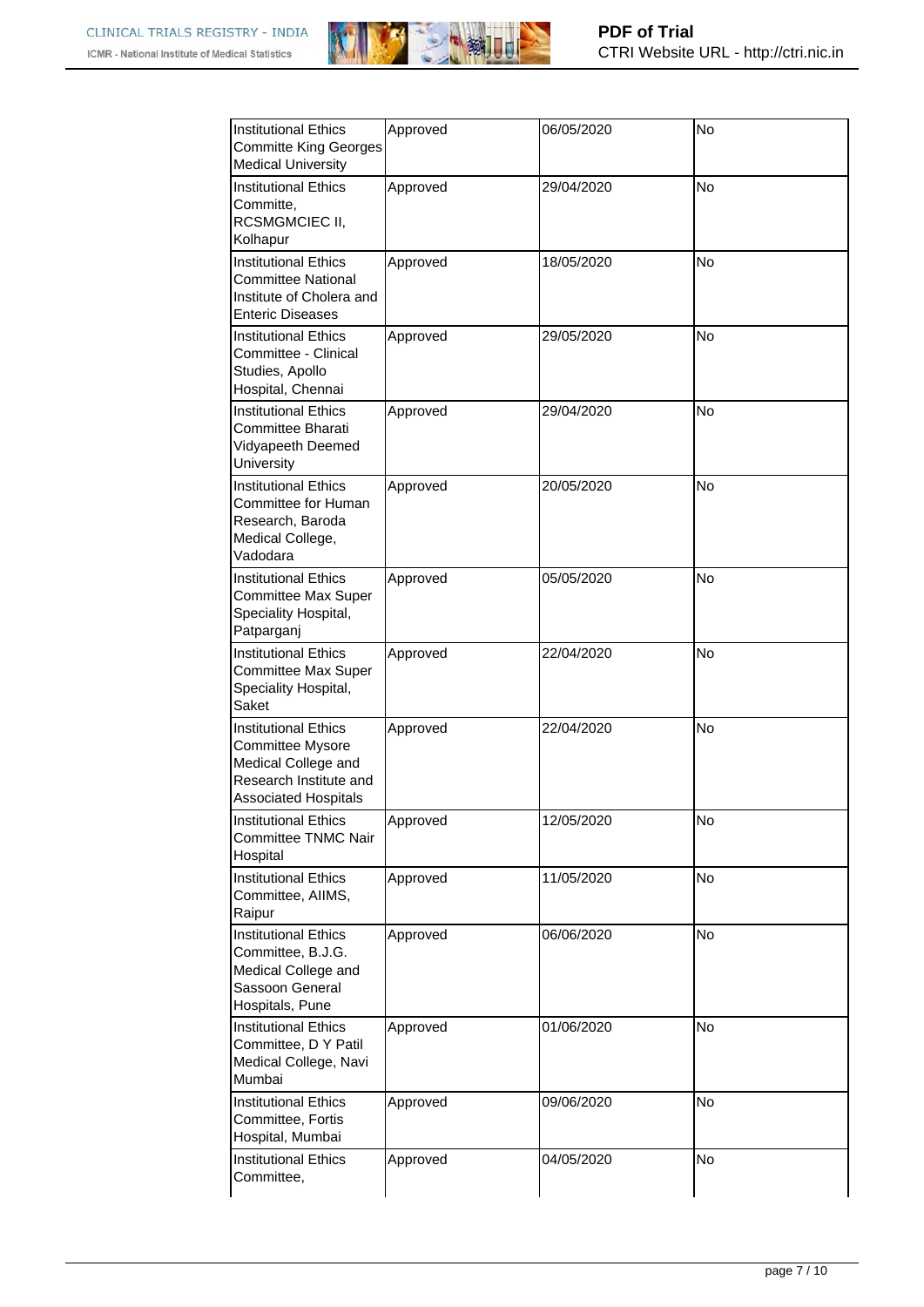

| Government Medical<br>College, Nagpur                                                                                               |          |             |           |
|-------------------------------------------------------------------------------------------------------------------------------------|----------|-------------|-----------|
| <b>Institutional Ethics</b><br>Committee, Grant<br>Medical College,<br>Mumbai                                                       | Approved | 12/05/2020  | No        |
| <b>Institutional Ethics</b><br>Committee,<br>Indraprastha Apollo<br>Hospitals, New Delhi                                            | Approved | 11/05/2020  | <b>No</b> |
| <b>Institutional Ethics</b><br>Committee, Krishna<br>Institute of Medical<br>Sciences, Karad                                        | Approved | 04/05/2020  | No        |
| <b>Institutional Ethics</b><br>Committee, Poona<br><b>Medical Research</b><br>Foundation, Pune                                      | Approved | 12/05/2020  | No        |
| <b>Institutional Ethics</b><br>Committee, PT. B D<br>Sharma Post Graduate<br>Institute of Medical<br>Sciences, Rohtak               | Approved | 23/04/2020  | No        |
| <b>Institutional Ethics</b><br>Committee, SRM<br>College Chennai                                                                    | Approved | 16/06/2020  | <b>No</b> |
| <b>Institutional Ethics</b><br>Committee, SRMC<br>Chennai                                                                           | Approved | 11/05/2020  | No        |
| <b>KEM Hospital Research Approved</b><br><b>Centre Ethics</b><br>Committee, Pune                                                    |          | 20/04/2020  | <b>No</b> |
| Nikop Institutional<br><b>Ethics Committe</b>                                                                                       | Approved | 30/04/2020  | <b>No</b> |
| Noble Hospital<br><b>Institutional Ethics</b><br>Committee                                                                          | Approved | 07/05/2020  | <b>No</b> |
| Prakash Medical<br>College, Institutional<br><b>Ethics Committee</b>                                                                | Approved | 21/04/2020  | No        |
| Sahyadri Hospitals Ltd<br><b>Ethics Committee</b>                                                                                   | Approved | 04/06/2020  | <b>No</b> |
| Scientific Research and<br><b>Ethics Review</b><br>Committee, Batra<br><b>Hospital and Medical</b><br>Research Center, New<br>Delhi | Approved | 11/05/2020  | <b>No</b> |
| Sir Ganga Ram<br><b>Hospital Ethics</b><br>Commitee                                                                                 | Approved | 13/06/2020  | <b>No</b> |
| Sri Venkateshwara<br><b>Hospitals Ethics</b><br>Committee                                                                           | Approved | 23/04/2020  | <b>No</b> |
| <b>Status</b>                                                                                                                       |          | <b>Date</b> |           |
| Approved/Obtained                                                                                                                   |          | 31/08/2020  |           |

**Regulatory Clearance Status from DCGI**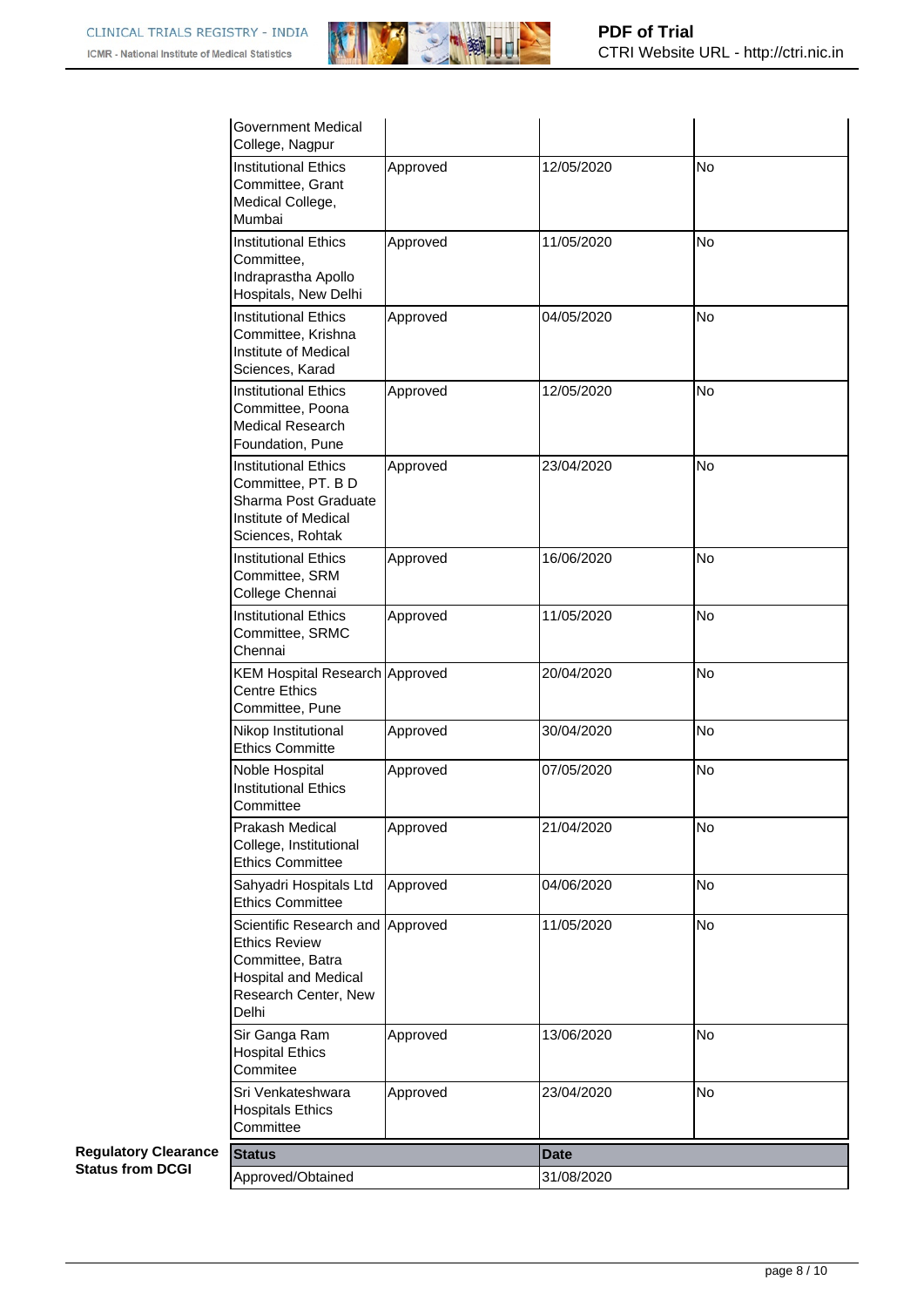

| <b>Health Condition /</b>                             | <b>Health Type</b>                                                                                                                                                                                                                        |                                            | <b>Condition</b>                                                                                                                                                                                                                                                                                                                                                                                                                                                                                                                                                                                                                                                                                                                                                                                                                                                           |                                                                                                                                                                                        |
|-------------------------------------------------------|-------------------------------------------------------------------------------------------------------------------------------------------------------------------------------------------------------------------------------------------|--------------------------------------------|----------------------------------------------------------------------------------------------------------------------------------------------------------------------------------------------------------------------------------------------------------------------------------------------------------------------------------------------------------------------------------------------------------------------------------------------------------------------------------------------------------------------------------------------------------------------------------------------------------------------------------------------------------------------------------------------------------------------------------------------------------------------------------------------------------------------------------------------------------------------------|----------------------------------------------------------------------------------------------------------------------------------------------------------------------------------------|
| <b>Problems Studied</b>                               | Patients                                                                                                                                                                                                                                  |                                            | Coronavirus as the cause of diseases classified<br>elsewhere                                                                                                                                                                                                                                                                                                                                                                                                                                                                                                                                                                                                                                                                                                                                                                                                               |                                                                                                                                                                                        |
|                                                       | Patients                                                                                                                                                                                                                                  |                                            | Encounter for immunization                                                                                                                                                                                                                                                                                                                                                                                                                                                                                                                                                                                                                                                                                                                                                                                                                                                 |                                                                                                                                                                                        |
| Intervention /                                        | Type                                                                                                                                                                                                                                      | <b>Name</b>                                |                                                                                                                                                                                                                                                                                                                                                                                                                                                                                                                                                                                                                                                                                                                                                                                                                                                                            | <b>Details</b>                                                                                                                                                                         |
| <b>Comparator Agent</b>                               | Intervention                                                                                                                                                                                                                              | recombinant BCG vaccine,<br><b>VPM1002</b> |                                                                                                                                                                                                                                                                                                                                                                                                                                                                                                                                                                                                                                                                                                                                                                                                                                                                            | Dose: 0.1 ml, single dose of the<br>reconstituted vaccine to be<br>administered as an intradermal<br>injection                                                                         |
|                                                       | Comparator Agent                                                                                                                                                                                                                          | Placebo, 0.9% sodium chloride              |                                                                                                                                                                                                                                                                                                                                                                                                                                                                                                                                                                                                                                                                                                                                                                                                                                                                            | Dose: 0.1 ml, single dose to be<br>administered as an intradermal<br>injection                                                                                                         |
| <b>Inclusion Criteria</b>                             |                                                                                                                                                                                                                                           | <b>Inclusion Criteria</b>                  |                                                                                                                                                                                                                                                                                                                                                                                                                                                                                                                                                                                                                                                                                                                                                                                                                                                                            |                                                                                                                                                                                        |
|                                                       | <b>Age From</b>                                                                                                                                                                                                                           | 18.00 Year(s)                              |                                                                                                                                                                                                                                                                                                                                                                                                                                                                                                                                                                                                                                                                                                                                                                                                                                                                            |                                                                                                                                                                                        |
|                                                       | Age To                                                                                                                                                                                                                                    | 99.00 Year(s)                              |                                                                                                                                                                                                                                                                                                                                                                                                                                                                                                                                                                                                                                                                                                                                                                                                                                                                            |                                                                                                                                                                                        |
|                                                       | Gender                                                                                                                                                                                                                                    | <b>Both</b>                                |                                                                                                                                                                                                                                                                                                                                                                                                                                                                                                                                                                                                                                                                                                                                                                                                                                                                            |                                                                                                                                                                                        |
|                                                       | <b>Details</b>                                                                                                                                                                                                                            | of giving informed consent                 |                                                                                                                                                                                                                                                                                                                                                                                                                                                                                                                                                                                                                                                                                                                                                                                                                                                                            | 1. Male or Female subjects ? 18 years of age at high-risk of<br>SARS-CoV-2/COVID-19 infection<br>cbr/> 2. Test negative for<br>SARS-CoV-2 infection (RT-PCR test) at screening<br><br> |
| <b>Exclusion Criteria</b>                             |                                                                                                                                                                                                                                           | <b>Exclusion Criteria</b>                  |                                                                                                                                                                                                                                                                                                                                                                                                                                                                                                                                                                                                                                                                                                                                                                                                                                                                            |                                                                                                                                                                                        |
|                                                       | <b>Details</b><br>tuberculosis infection<br>4. Pregnant or lactating women<br>contraception<br>type of vaccination<br>two years<br>vaccine<br>injection.<br>conduct                                                                       |                                            | 1. Previous history of Tuberculosis or known active Mycobacterium<br>2. Received BCG vaccine within one year prior to screening<br>3. Fever (greater than or equal to 38 °C/100.4°F) or any other<br>respiratory symptoms/illnesses within the past 14 days<br>5. Women of child-bearing potential not agreeing to use adequate<br>6. Current active viral or bacterial infection<br>7. Expected vaccination during the study period, independently of the<br>8. Severely immunocompromised subjects.<br>9. Active solid or non-solid malignancy or lymphoma within the prior<br>10. Individuals known to be hypersensitive to any component of the<br>11. Eczema or other significant skin lesion or infection at the site/s of<br>12. Any other medical condition which in the opinion of the<br>investigator may affect the subject's safety or study participation and |                                                                                                                                                                                        |
| <b>Method of Generating</b><br><b>Random Sequence</b> | Computer generated randomization                                                                                                                                                                                                          |                                            |                                                                                                                                                                                                                                                                                                                                                                                                                                                                                                                                                                                                                                                                                                                                                                                                                                                                            |                                                                                                                                                                                        |
| Method of<br><b>Concealment</b>                       | Centralized                                                                                                                                                                                                                               |                                            |                                                                                                                                                                                                                                                                                                                                                                                                                                                                                                                                                                                                                                                                                                                                                                                                                                                                            |                                                                                                                                                                                        |
| <b>Blinding/Masking</b>                               | Participant, Investigator, Outcome Assessor and Date-entry Operator Blinded                                                                                                                                                               |                                            |                                                                                                                                                                                                                                                                                                                                                                                                                                                                                                                                                                                                                                                                                                                                                                                                                                                                            |                                                                                                                                                                                        |
| <b>Primary Outcome</b>                                | <b>Outcome</b>                                                                                                                                                                                                                            |                                            |                                                                                                                                                                                                                                                                                                                                                                                                                                                                                                                                                                                                                                                                                                                                                                                                                                                                            | <b>Timepoints</b>                                                                                                                                                                      |
|                                                       | 1. Number of subjects with laboratory confirmed<br>COVID-19 infection among HCWs<br>2. Number of subjects with laboratory confirmed<br>COVID-19 infection among other high-risk<br>subjects<br>3. Number of laboratory confirmed COVID-19 |                                            | administration                                                                                                                                                                                                                                                                                                                                                                                                                                                                                                                                                                                                                                                                                                                                                                                                                                                             | up to 6 months (180 days) following vaccine                                                                                                                                            |